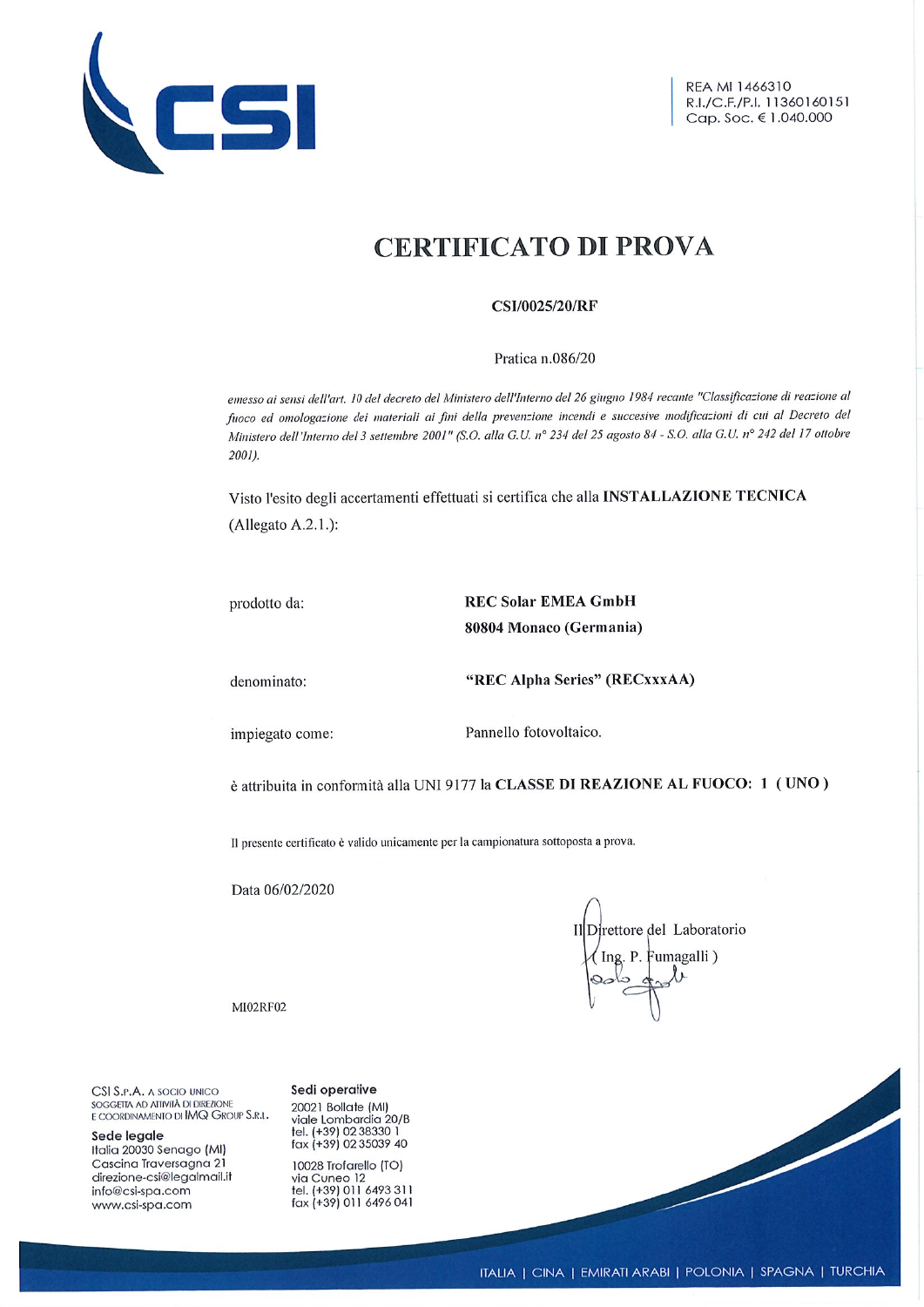

TÜV Rheinland Energy GmbH 51101 Cologne, Germany

REC Solar Pte Ltd. 20 Tuas South Avenue 14 637312 Singapore **Singapore** 

Johannes Stang Tel. +49 221 806-4923 Fax +49 221 806-1350 Mail enertest@de.tuv.com Web www.tuv.com/pv Cologne, 14 June 2018

## Declaration of Ignitability Testing acc. to UNI 8457 and UNI 9174 Project no. 21243209

| <b>Manufacturer:</b> |           |  |  |  | REC Solar Pte Ltd., 20 Tuas South Avenue 14, 637312 |  |
|----------------------|-----------|--|--|--|-----------------------------------------------------|--|
|                      | Singapore |  |  |  |                                                     |  |

- Designated use: Photovoltaic (PV) Module
- PV module type: RECxxxNP

Report: 21243209.001 dated June 2018

The ignitibility properties of the above noted PV module type were determined on the basis of the testing standards UNI 8457 and UNI 9174 with the classification standard of UNI 9177. The material composition of the tested modules is listed in the above listed test report.

The tests resulted in class 1 (classificazione 'uno') for the PV modules RECxxxNP, on the basis of UNI 9177.

Business Field Solar Energy

i. V.  $\angle$  /  $\angle$  i. A. Dipl.-Ing. J. Althaus Dipl.-Ing. Stang, M.Eng.

TÜV Rheinland Energy GmbH Am Grauen Stein 51105 Köln **Germany** 

Phone +49 221 806-5222 Fax +49 221 806-1350<br>Mail enertest@de.tuv.com Mail enertest@de.tuv.com<br>Web www.tuv.com/solarene www.tuv.com/solarenergie

Managing Director Dirk Fenske

Commercial Register Cologne HRB 56171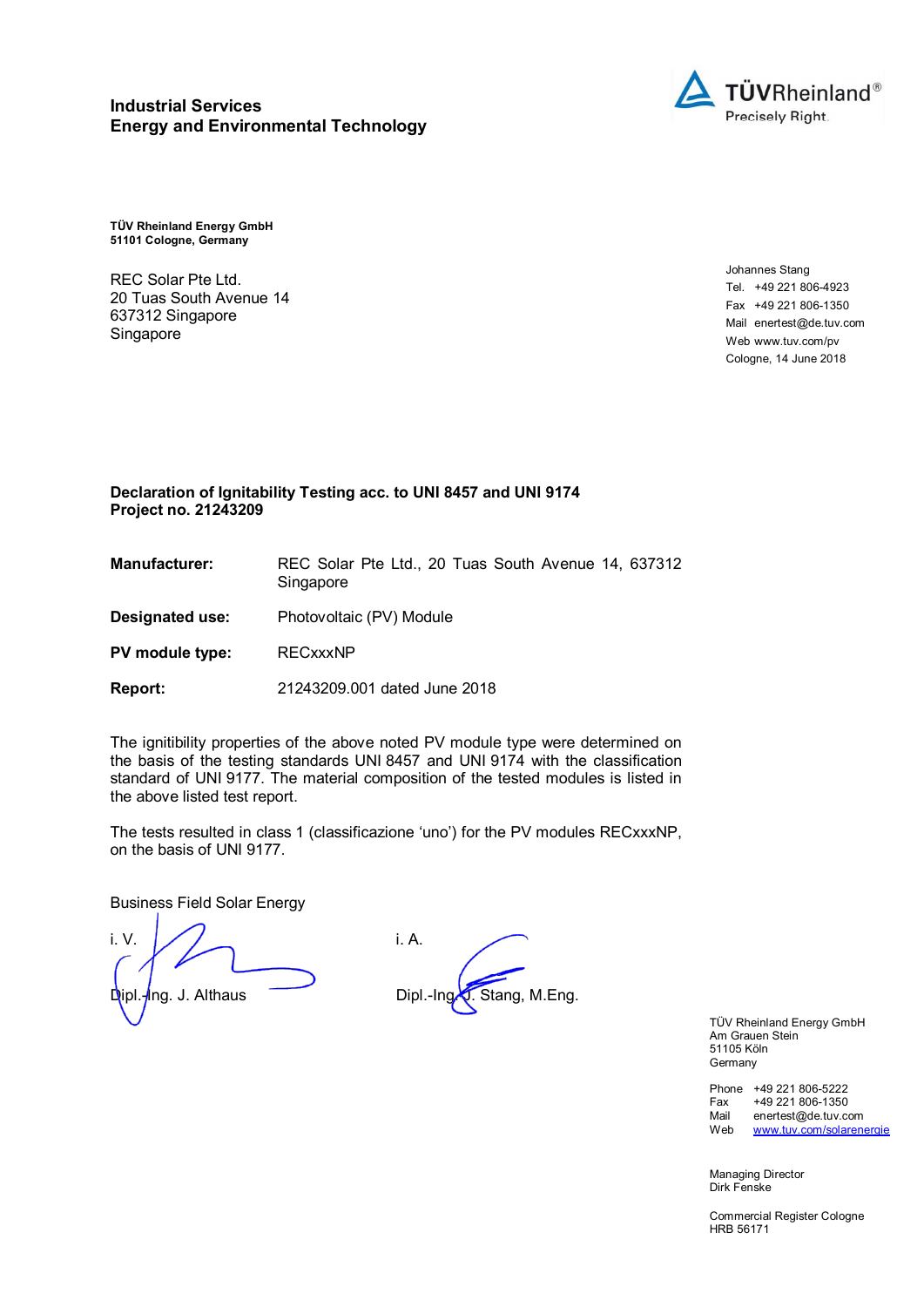

# **CERTIFICATO DI PROVA**

## **CSI/0015/20/RF**

Pratica n.1606/19

emesso ai sensi dell'art. 10 del decreto del Ministero dell'Interno del 26 giugno 1984 recante "Classificazione di reazione al fuoco ed omologazione dei materiali ai fini della prevenzione incendi e succesive modificazioni di cui al Decreto del Ministero dell'Interno del 3 settembre 2001" (S.O. alla G.U. nº 234 del 25 agosto 84 - S.O. alla G.U. nº 242 del 17 ottobre  $2001$ ).

Visto l'esito degli accertamenti effettuati si certifica che alla INSTALLAZIONE TECNICA  $(Allegato A.2.1.)$ :

prodotto da:

**REC Solar EMEA GmbH** 80804 Monaco (Germania)

denominato:

#### "REC TwinPeak 2 Mono Series" (RECxxxTP2M)

impiegato come:

Pannello fotovoltaico.

è attribuita in conformità alla UNI 9177 la CLASSE DI REAZIONE AL FUOCO: 1 (UNO)

Il presente certificato è valido unicamente per la campionatura sottoposta a prova.

Data 29/01/2020

Il Dirèttore del Laboratorio (Jng. P. Fumagalli)

MI02RF02

CSI S.P.A. A SOCIO UNICO SOGGETTA AD ATTIVITÀ DI DIREZIONE E COORDINAMENTO DI MQ GROUP S.R.L.

Sede legale Italia 20030 Senago (MI) Cascina Traversagna 21 direzione-csi@legalmail.it info@csi-spa.com www.csi-spa.com

Sedi operative 20021 Bollate (MI) viale Lombardia 20/8<br>tel. (+39) 02 38330 1<br>fax (+39) 02 35039 40 10028 Trofarello (TO)

via Cuneo 12<br>tel. (+39) 011 6493 311<br>fax (+39) 011 6496 041